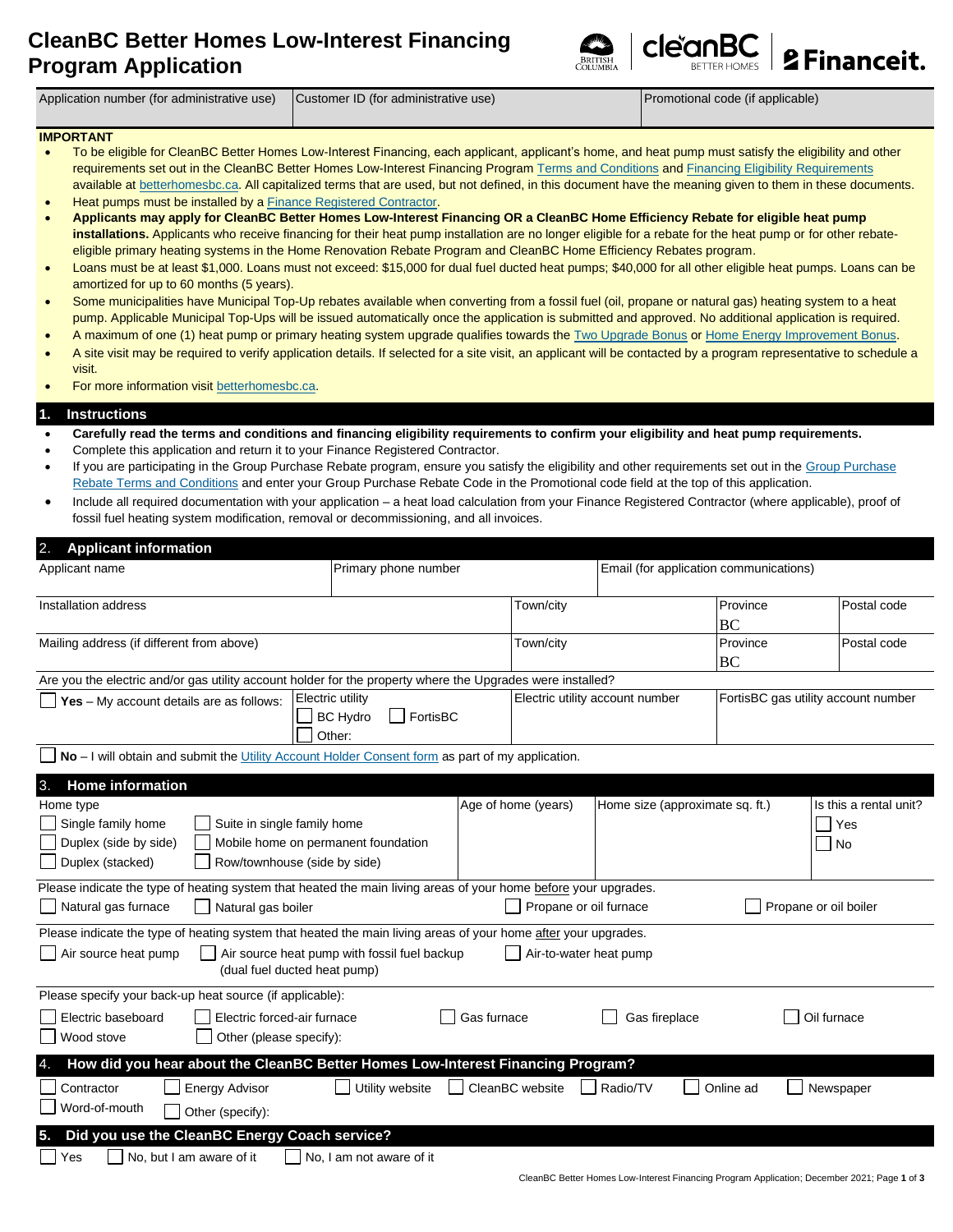| 6. - Heat Pump Upgrade Details                                                                                                                                                                                                                                                                                                                                                          |                                                                                                                                                                                                                                                                                                                                                            |                                                |                                                   |                                |  |
|-----------------------------------------------------------------------------------------------------------------------------------------------------------------------------------------------------------------------------------------------------------------------------------------------------------------------------------------------------------------------------------------|------------------------------------------------------------------------------------------------------------------------------------------------------------------------------------------------------------------------------------------------------------------------------------------------------------------------------------------------------------|------------------------------------------------|---------------------------------------------------|--------------------------------|--|
| Contractor business name                                                                                                                                                                                                                                                                                                                                                                |                                                                                                                                                                                                                                                                                                                                                            | <b>GST</b> number<br>Installer name (if known) |                                                   |                                |  |
| <b>Heat Pump Type</b>                                                                                                                                                                                                                                                                                                                                                                   | <b>Equipment and installation details</b>                                                                                                                                                                                                                                                                                                                  |                                                | <b>Total Installation Cost</b><br>(excluding tax) | <b>Financing Interest Rate</b> |  |
| Ductless mini-split or multi-split heat pump                                                                                                                                                                                                                                                                                                                                            |                                                                                                                                                                                                                                                                                                                                                            |                                                |                                                   |                                |  |
| Ductless mini-split heat pump<br>(Single head installation)<br>• Variable speed compressor required<br>$\bullet$ HSPF $\geq$ 10 and;<br>$\bullet$ SEER $\geq 16$<br>Find eligible models<br>Ductless multi-split heat pump<br>(Multiple head installation)<br>• Variable speed compressor required<br>$\bullet$ HSPF $\geq$ 9.30 and;<br>$\cdot$ SEER $\geq$ 16<br>Find eligible models | AHRI certified reference number: _____<br>Number of tons:<br>Outdoor unit model number: _____<br>Indoor unit model number(s): ______<br>SEER rating: _____<br>HSPF rating: ______<br>Please specify the indoor installation location<br>(room) of the following:<br>Indoor unit (head) one:<br>Indoor unit (head) two: ______<br>Indoor unit (head) three: |                                                | 0%                                                |                                |  |
| Central ducted heat pump                                                                                                                                                                                                                                                                                                                                                                |                                                                                                                                                                                                                                                                                                                                                            |                                                |                                                   |                                |  |
| Tier 2: Central ducted heat pump<br>• Variable speed compressor required<br>$\bullet$ HSPF $\geq$ 9.30 and;<br>$\cdot$ SEER $\geq 16$<br>Find eligible models<br>Tier 2: Dual fuel ducted heat pump<br>• Variable speed compressor not required<br>$\bullet$ HSPF $\geq$ 9.30 and;<br>$\bullet$ SEER $\geq 16$<br>Find eligible models                                                  | AHRI certified reference number:<br>Number of tons:<br>Outdoor unit make:<br>Outdoor unit model number: ______<br>Indoor/air handler unit model number(s): _____<br>SEER rating:<br>HSPF rating: ______<br>For dual fuel system, furnace model number:                                                                                                     |                                                |                                                   | 0%                             |  |
| Air-to-water hydronic heat pump<br>Find eligible models                                                                                                                                                                                                                                                                                                                                 | Make:<br>Model:                                                                                                                                                                                                                                                                                                                                            |                                                |                                                   | 0%                             |  |

#### Invoice date (Year/Month/Day):

| 7. - Electric Service Upgrade Rebate |
|--------------------------------------|
|                                      |

• An additional rebate is available for electric service upgrades. To qualify for the rebate, this section must be completed and a paid utility bill or invoice for the electrical service upgrade and a contractor invoice must be attached to the application. Review the Home Renovation Rebate Program and CleanBC Home [Efficiency Rebates' Terms and Conditions –](http://betterhomesbc.ca/cbc+hrr_program-requirements) Rebate Eligibility Requirements to ensure that your rebate can be processed.

| Electrical service upgrades must include a service upgrade (new wire) to 100, 200 or 400 amp service to an existing home. |  |
|---------------------------------------------------------------------------------------------------------------------------|--|
|---------------------------------------------------------------------------------------------------------------------------|--|

Have you completed an electric service upgrade for your home to install a new heat pump?  $\Box$  Yes  $\Box$  No

| Contractor business name |                        | <b>GST</b> number | Installer name (if known)            |                   |                   |
|--------------------------|------------------------|-------------------|--------------------------------------|-------------------|-------------------|
|                          |                        |                   |                                      |                   |                   |
| <b>Type</b>              | <b>Invoice Details</b> |                   | <b>Total cost</b><br>(excluding tax) | Rebate<br>lamount | Rebate<br>claimed |
| Upgrade to 100 amp       | Invoice Date:          |                   |                                      |                   |                   |
| Upgrade to 200 amp       | Invoice Number:        |                   |                                      | \$500             |                   |
| Upgrade to 400 amp       |                        |                   |                                      |                   |                   |

## **Declaration and Consent**

By signing below, I declare that:

- I have read, understand, accept and agree to the CleanBC Better Homes Low-Interest Financing Program [Terms and Conditions](http://www.betterhomesbc.ca/financing-terms), Financing Eligibility [Requirements,](http://www.betterhomesbc.ca/financing-reqs) and [Data Residency Disclaimer.](http://www.betterhomesbc.ca/financing-privacy)
- The information I have provided is true and correct and the heat pump for which I am requesting financing meets the requirements listed on this application form and in the aforementioned terms and conditions and financing eligibility requirements.
- I understand that by receiving financing for my heat pump installation I am no longer eligible for a rebate for the heat pump or for other rebate-eligible primary space heating systems.